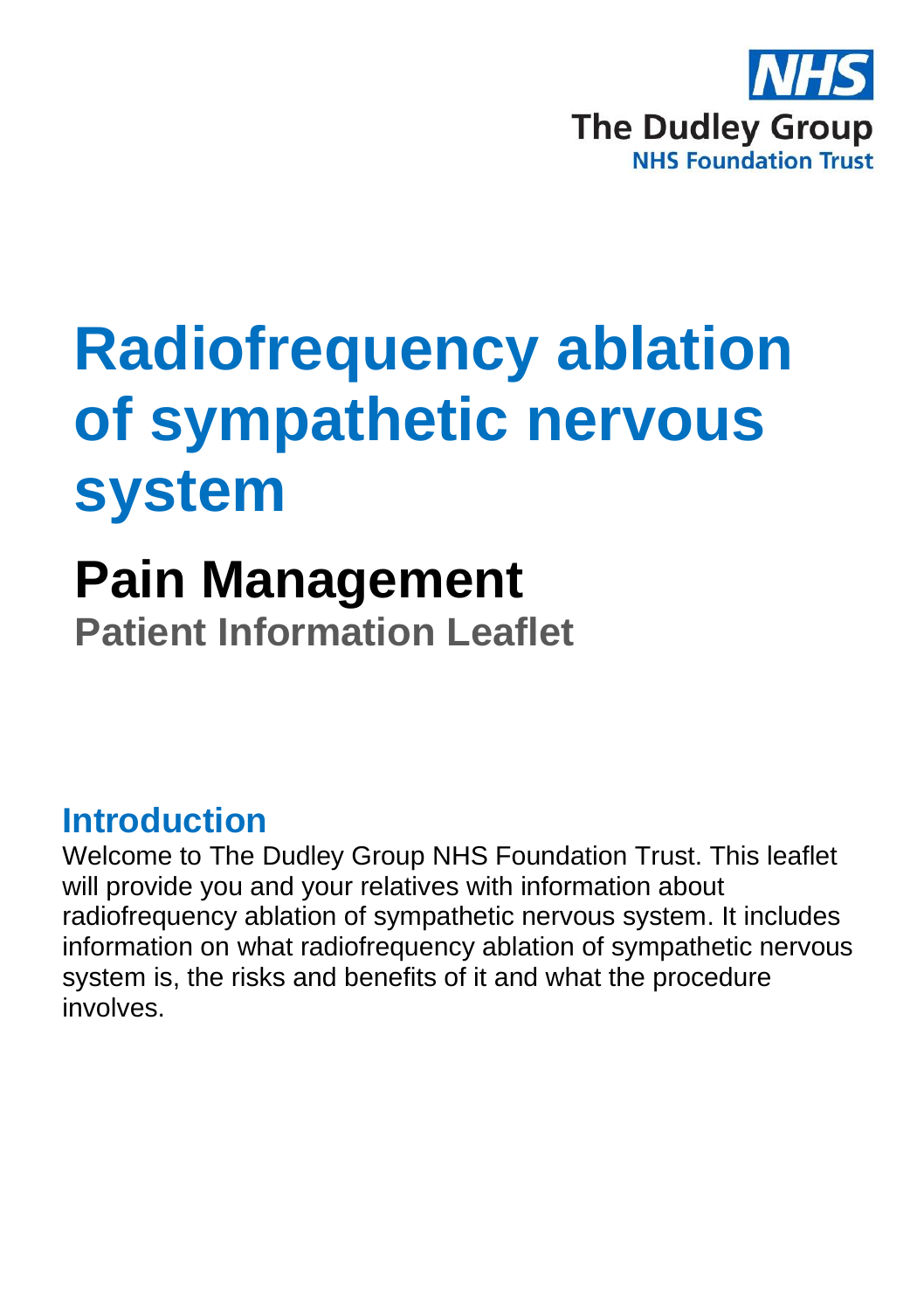### **What is radiofrequency ablation of nerves?**

A radiofrequency ablation (RFA) is a treatment that uses radio waves to create heat to destroy a part of specific nerve. These special (sympathetic) nerves carry pain signals from a painful area to the brain. If they are destroyed, it can provide long term relief of neck or back pain without any loss of sensation.

During the procedure, electrical stimulation and sometimes ultrasound are used to locate the correct nerve and then radiofrequency energy is used to disrupt it. You will also be given a local anaesthetic and steroid injection to help relieve short term pain following RFA.

In order for the consultant to be sure that they are targeting the right nerve, RFA is only offered to people who have had two successful diagnostic nerve block procedures.

### **What are the benefits?**

RFA can provide long term relief of neck or back pain without any loss of sensation.

### **What are the risks?**

Overall, the procedure is very safe and serious side effects or complications are rare. However like all injection procedures there are some risks:

### **Common risks**

- Bruise or tenderness at the site of injection.
- An increase for the first few days.
- Drop in blood pressure and a feeling of being lightheaded.
- You may develop temporary weakness in your legs.
- You may have groin pain which should disappear in one to two days.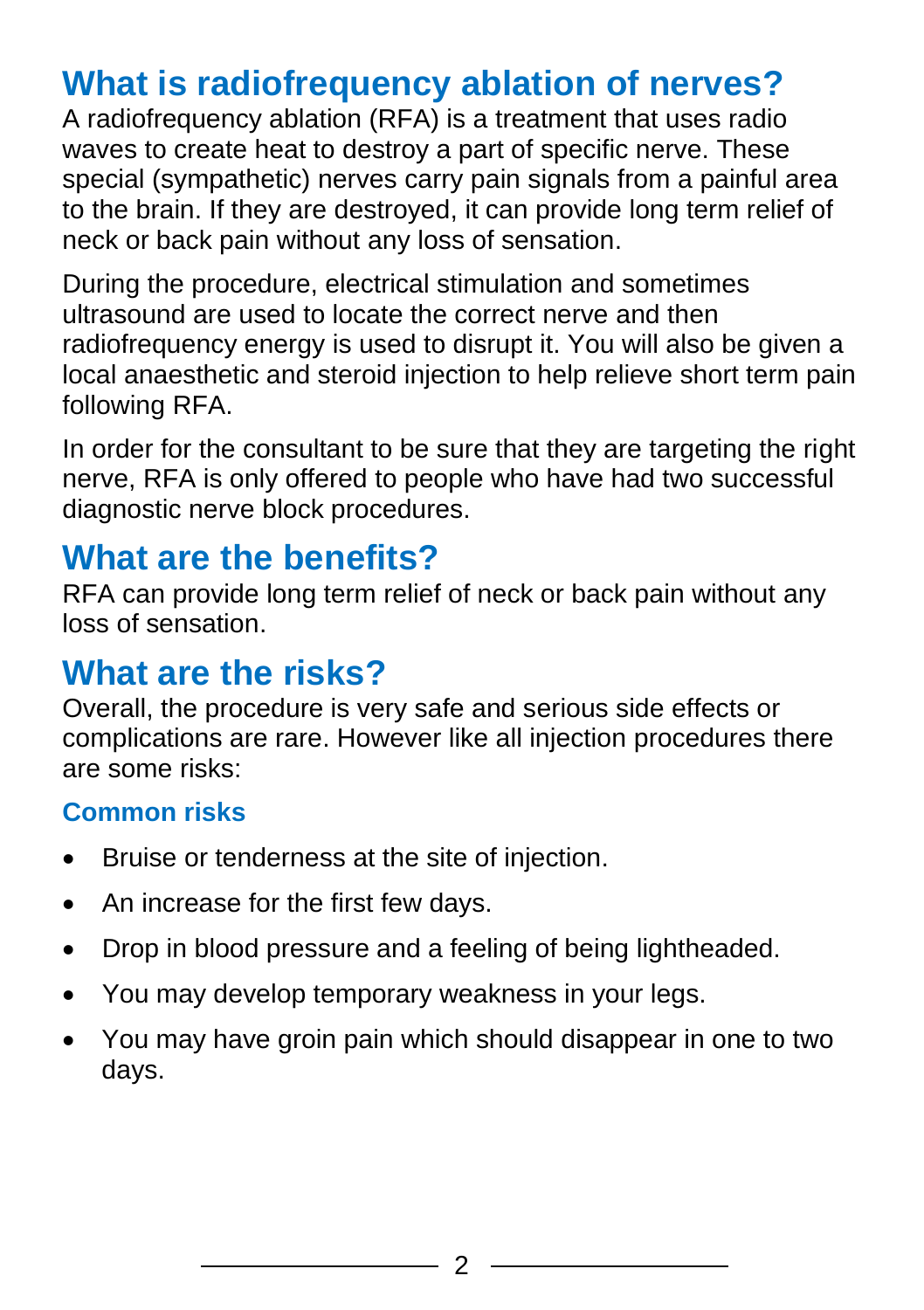### **Rare risks – these will depend on the site of the procedure**

- No change in pain levels.
- Bleeding.
- Low blood pressure.
- Infection.
- Erectile dysfunction (inability to get and maintain an erection).
- Temporary urine retention (inability to empty your bladder).
- Collapsed lung.
- Nerve injury which can be temporary or permanent.
- Spinal cord injury.
- Convulsions.
- Allergic reaction.
- Stroke.
- Cardiac arrest.

If you experience any of these rare risks after the procedure, please contact the Pain Management Helpline on 01384 244735, your GP or in an emergency dial 999.

#### **Steroid-related risks**

Compared to regular steroid use, the steroid injection used for pain procedures is associated with very few side effects, however:

- If you have diabetes, you may experience a slight rise in blood sugar for up to two weeks so you should monitor your blood sugar very carefully. Contact your GP or diabetic nurse if you have any problem).
- If you have heart failure, you may experience increased shortness of breath due to salt and water retention. Contact your GP or nurse if you have any problems.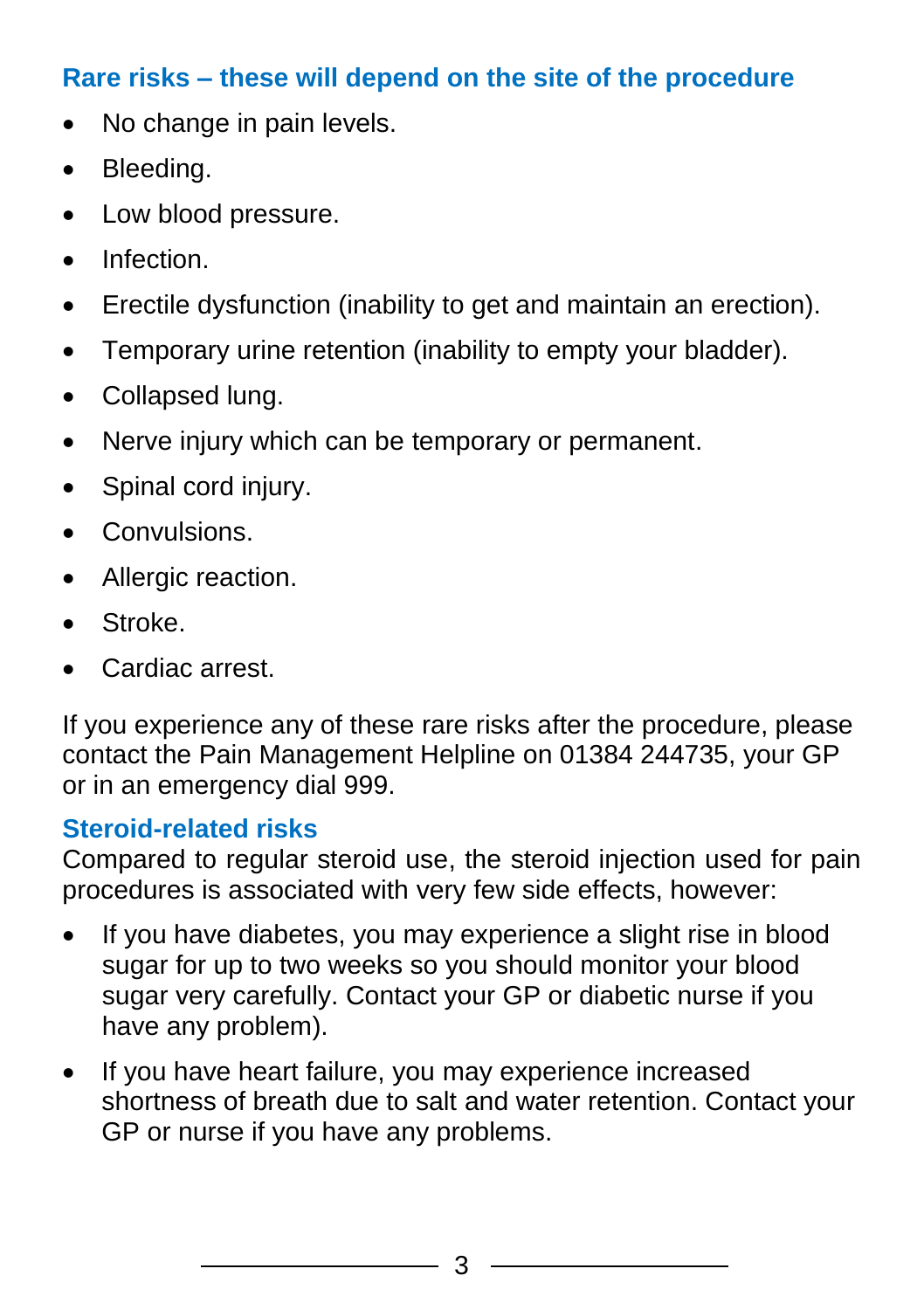### **X-ray precautions:**

The procedure uses X-rays and these use a small amount of radiation which may add slightly to the normal risk of cancer.

#### **Female patients – you must tell us if you are or might be pregnant. If you are not sure, a pregnancy test will be offered.**

### **What are the alternatives?**

You do not have to have RFA treatment and your consultant will discuss alternative treatments with you appropriate to your condition. If you prefer, you can continue to take painkilling medication without having any other treatment.

### **How do I need to prepare for the procedure?**

- You should not eat for six hours before the procedure but you can drink clear fluids up until two hours before procedure. Clear fluids include water and diluted squash but not fruit juice, tea, coffee or milk.
- **The exception to this information is if you have diabetes. If so, discuss with your doctor what you should do about your diabetes medication.**
- Your treatment will be at Russells Hall Hospital or Corbett Outpatient Centre as an outpatient in the Day Surgery Unit (either a morning or an afternoon appointment). This will be confirmed at your clinic appointment.
- You will be at hospital for between two to four hours.
- You will need to arrange for someone to drive you home afterwards.
- Please arrange to have someone with you overnight.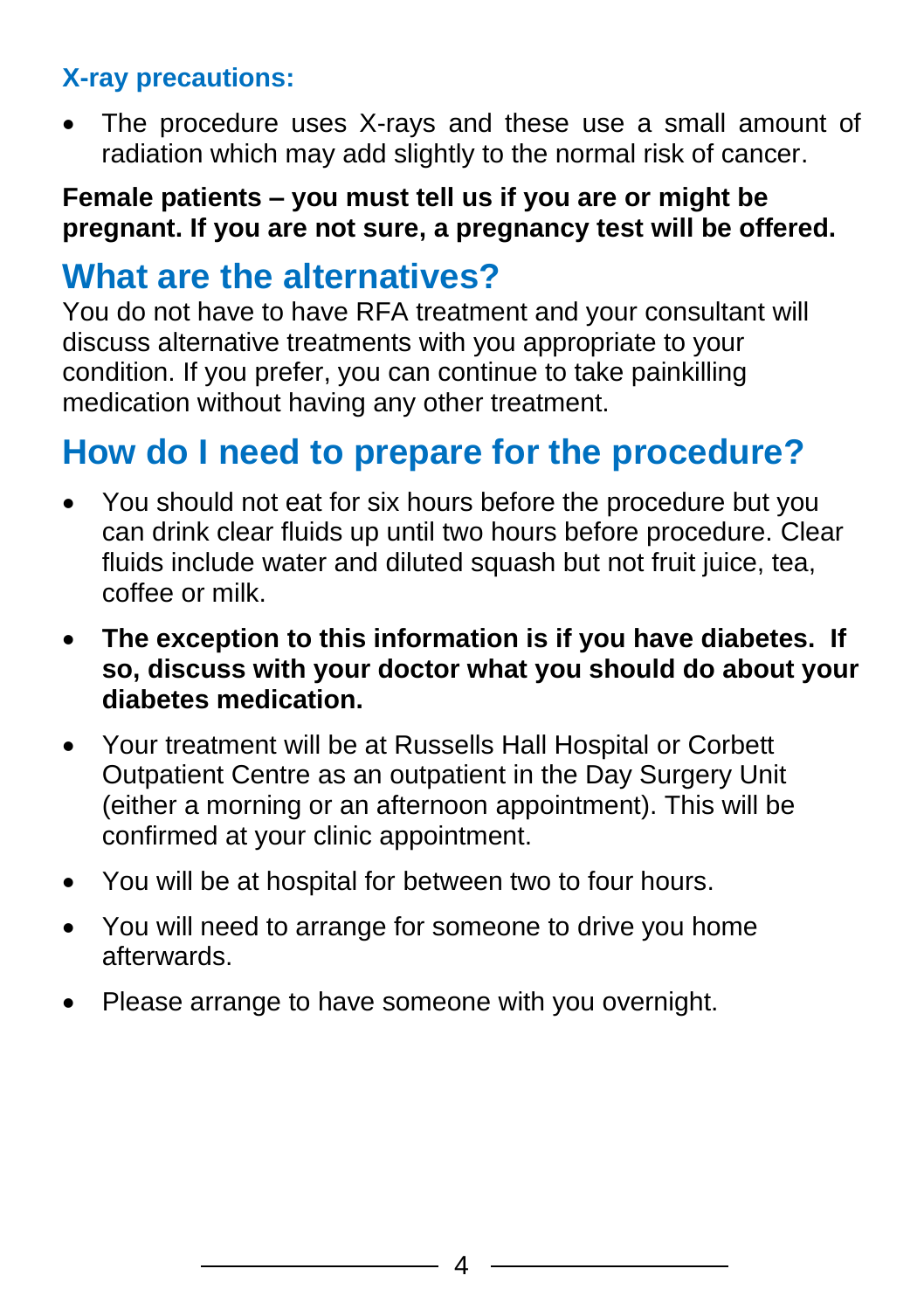- Please note that if you have sedation during the procedure:
	- o You should not drive or operate machinery for 24 hours afterwards.
	- o You may not be able to co-operate during the procedure.
	- o You may not remember information given to you afterwards by your doctor. Your memory may be affected for up to 24 hours after the procedure.
	- o The effect of the sedation may be prolonged by other drugs you are taking.

### **What do I do about medication?**

- You should take all your regular medications **except blood thinning medication** such as clopidogrel, warfarin, dipyridamole, rivaroxaban. We will give you instructions about what to do about these drugs when you are given your appointment for the injection.
- **Please bring a repeat prescription document with you if you are taking any regular medications.**

### **What does the procedure involve?**

#### **Before the procedure**

• A doctor will discuss the procedure with you and ask you to sign a consent form.

#### **During the procedure (duration 30 to 60 minutes)**

- This is carried out in theatre while you are awake.
- You may be offered sedation through an injection into the back of your hand to help you to relax.
- You will lie on your stomach with a pillow under your pelvis and your back or neck area will be cleaned with an antiseptic solution which may feel cold. Sterile sheets will then be placed around the area for injection. A local anaesthetic will be injected into your back or neck to numb the area.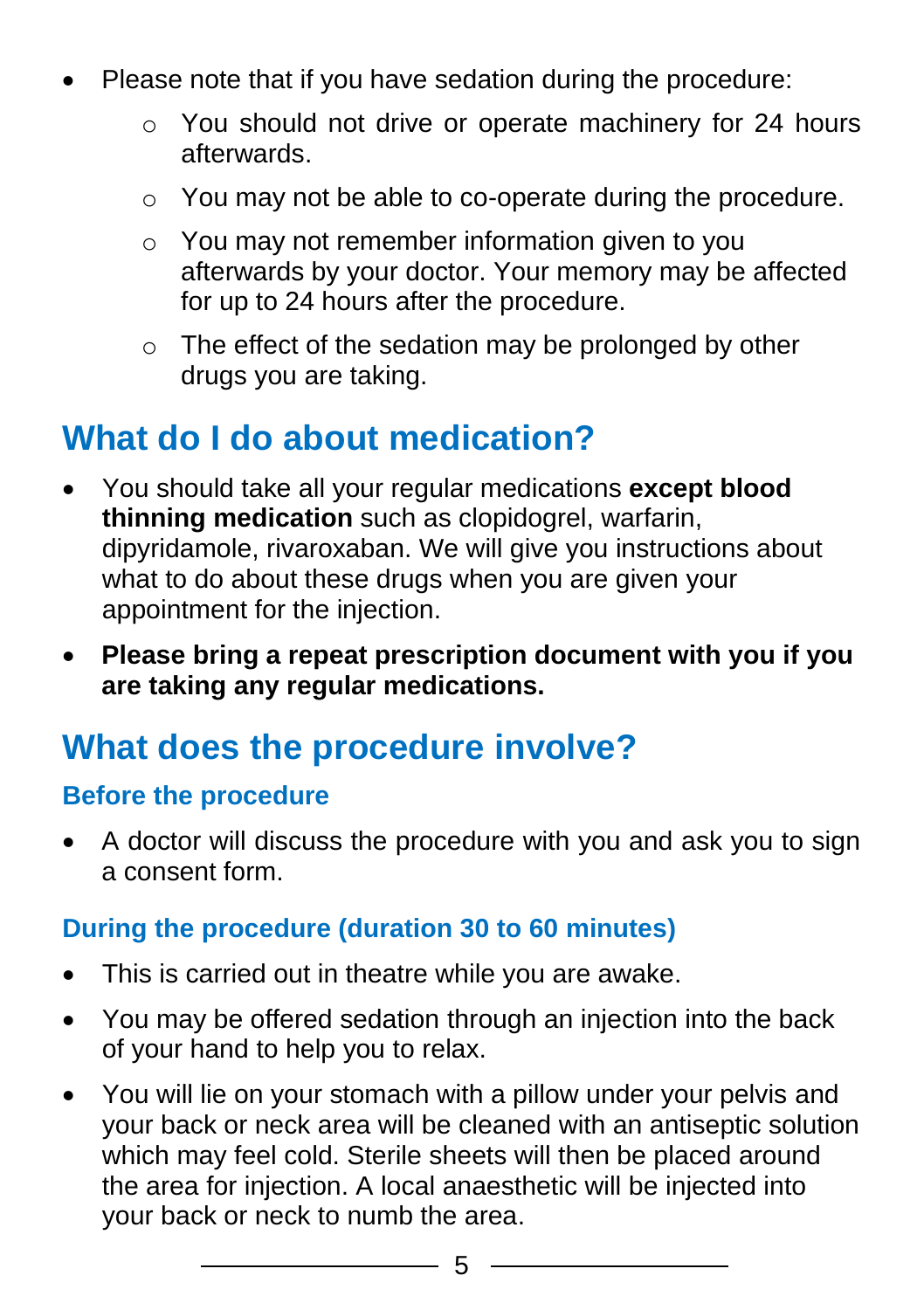- An X-ray will be used to ensure proper positioning of the radiofrequency needle and we may also use an ultrasound for guidance.
- Following positioning of the radiofrequency needle, we will use electrical stimulation to check that the position is correct – you may feel pressure, tingling or pulsing in area.
- After confirmation of the needle position, the RFA is carried out.
- The site will be injected with local anaesthetic and a steroid. You may feel some pressure and pushing whilst this procedure is being carried out but you should have no pain. If you do feel any discomfort, please tell a member of the theatre team.
- Once completed, a plaster will be placed over the injection site. You will then be taken to the recovery area.

#### **After the procedure**

- In the recovery area we will observe you for 30 minutes as you might feel a little drowsy and sleepy.
- You will also be offered light refreshments and after this you can go home.

### **What do I need to do when I go home?**

When you get home, please continue to take any regular medication. It may be necessary for you to take painkillers for three to four days. You might need someone at home to help you but you do not have to stay in bed. The plaster can be removed the next day.

You should gradually increase your level of activity. However, **do not** take up new exercises until your muscles have had time to adapt. Build up your exercise levels by increasing your physical activity (e.g. walking, swimming, housework) gradually every few days. The eventual aim is to get back to a level of activity that is normal for you.